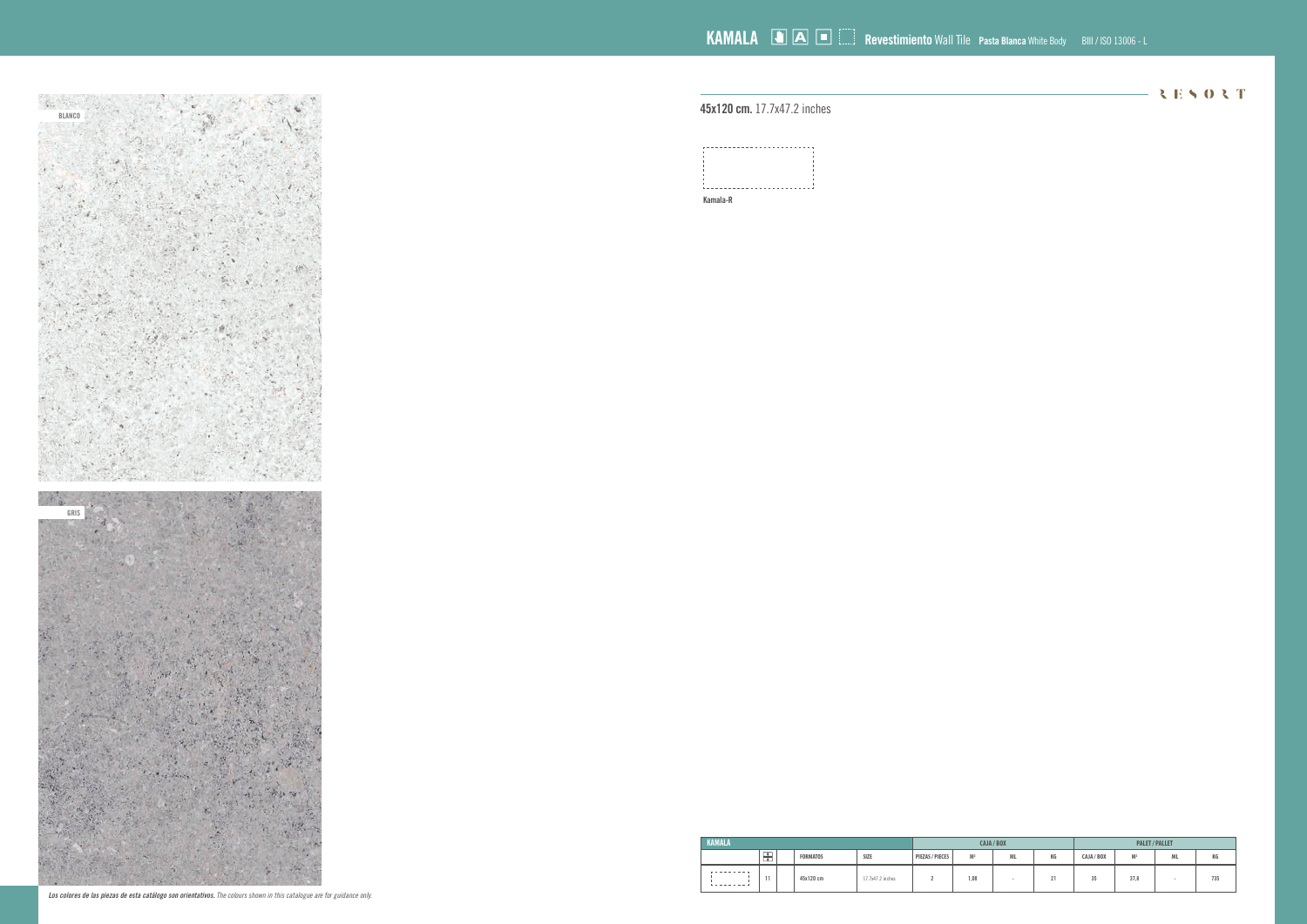| <b>KAMALA</b>                  |        |  |                 |                  |                 |                | CAJA / BOX |    | <b>PALET / PALLET</b> |                |           |     |  |
|--------------------------------|--------|--|-----------------|------------------|-----------------|----------------|------------|----|-----------------------|----------------|-----------|-----|--|
|                                | ┳<br>− |  | <b>FORMATOS</b> | SIZE             | PIEZAS / PIECES | M <sup>2</sup> | <b>ML</b>  | КG | CAJA / BOX            | M <sup>2</sup> | <b>ML</b> | КG  |  |
| .<br><b>Louisian - Louisia</b> | 11     |  | 45x120 cm       | 17.7x47.2 inches |                 | 1,08           |            | 21 | 35                    | 37.8           |           | 735 |  |



**45x120 cm.** 17.7x47.2 inches



 $-3E503T$ 

**Lanai-R Blanco G.253**



**Lanai-R Gris G.253**